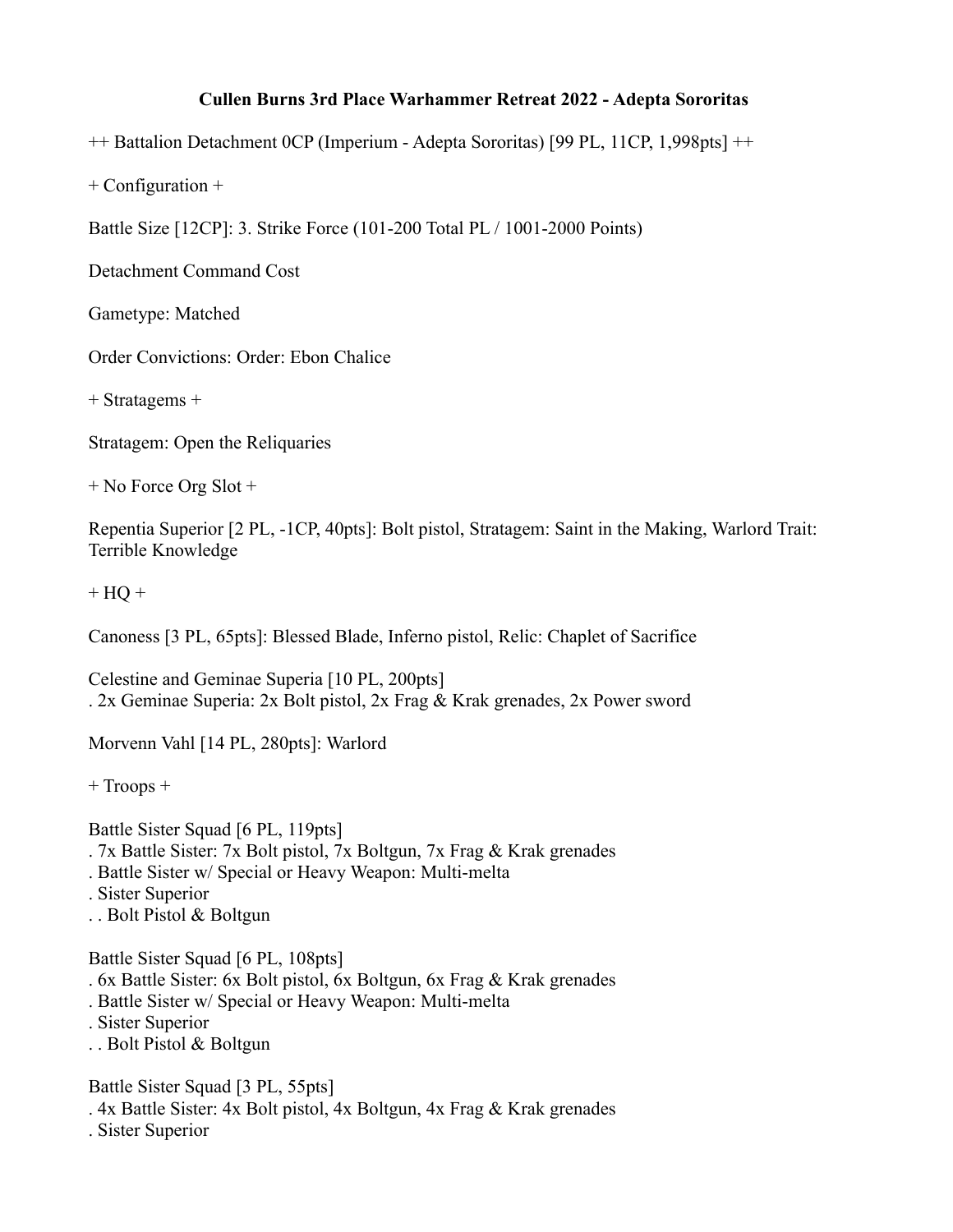. . Bolt Pistol & Boltgun

 $+$  Elites  $+$ 

Hospitaller [3 PL, 50pts]: Relic: Book of St. Lucius

Sisters Repentia [6 PL, 140pts] . 10x Sisters Repentia: 10x Penitent Eviscerator

Sisters Repentia [6 PL, 140pts] . 10x Sisters Repentia: 10x Penitent Eviscerator

Sisters Repentia [6 PL, 140pts] . 10x Sisters Repentia: 10x Penitent Eviscerator

+ Fast Attack +

Dominion Squad [5 PL, 90pts]

. Dominion Superior

- . . Bolt Pistol & Boltgun
- . Dominion w/ Special Weapon: Artificer-crafted storm bolter
- . Dominion w/ Special Weapon: Artificer-crafted storm bolter
- . Dominion w/ Special Weapon: Artificer-crafted storm bolter
- . Dominion w/ Special Weapon: Artificer-crafted storm bolter

Zephyrim Squad [4 PL, 85pts]

- . 4x Zephyrim: 4x Bolt pistol, 4x Frag & Krak grenades, 4x Power sword
- . Zephyrim Superior: Bolt pistol

+ Heavy Support +

Retributor Squad [9 PL, 188pts]: Armourium Cherub

- . 4x Retributor: 4x Bolt pistol, 4x Boltgun, 4x Frag & Krak grenades
- . Retributor Superior
- . . Bolt Pistol & Boltgun
- . Retributor w/ Heavy Weapon: Multi-melta
- . Retributor w/ Heavy Weapon: Multi-melta
- . Retributor w/ Heavy Weapon: Multi-melta
- . Retributor w/ Heavy Weapon: Ministorum Heavy Flamer

Retributor Squad [9 PL, 188pts]: Armourium Cherub

- . 4x Retributor: 4x Bolt pistol, 4x Boltgun, 4x Frag & Krak grenades
- . Retributor Superior
- . . Bolt Pistol & Boltgun
- . Retributor w/ Heavy Weapon: Multi-melta
- . Retributor w/ Heavy Weapon: Multi-melta
- . Retributor w/ Heavy Weapon: Multi-melta
- . Retributor w/ Heavy Weapon: Ministorum Heavy Flamer